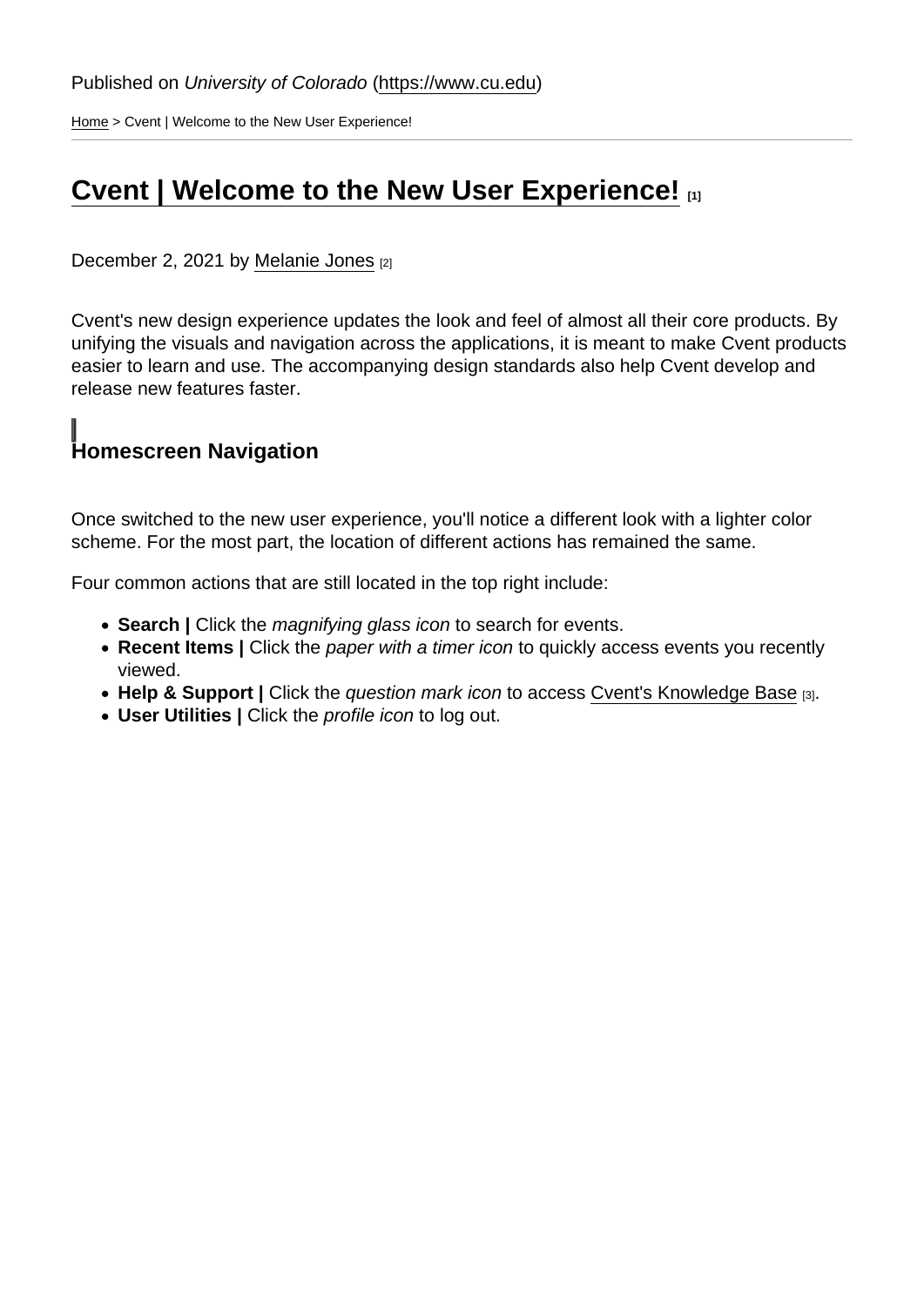### CHANGE: Event Creation

- Clone Existing Event
- Clone CU Branded Template

There are two ways to clone an existing event.

IMPORTANT Not all events can be copied. Classic events cannot be cloned since they are [sunsetting](https://www.cu.edu/blog/ecomm-wiki/cvent-classic-sunsets-2021) [4]. Express and Flex events can be cloned.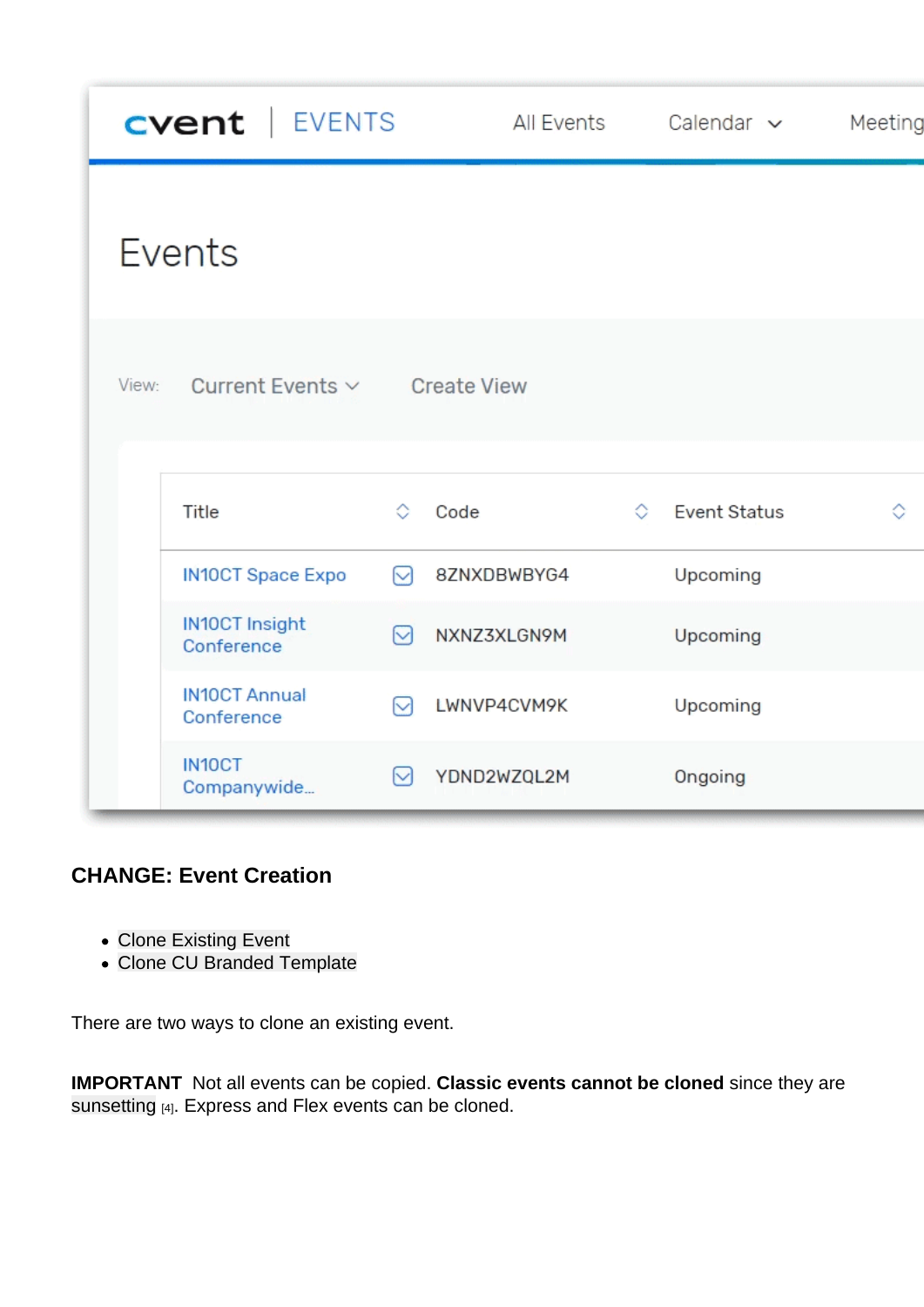### **Open Event To Be Cloned**

### 1. **Open the event you wish to clone**

- You can **search** for your event with the magnifying glass icon in the top right.
- 2. Under the **General** section of the left navigation, click **Event Status**.
- 3. Click **Actions** in the top left, select **Duplicate Event** in the dropdown.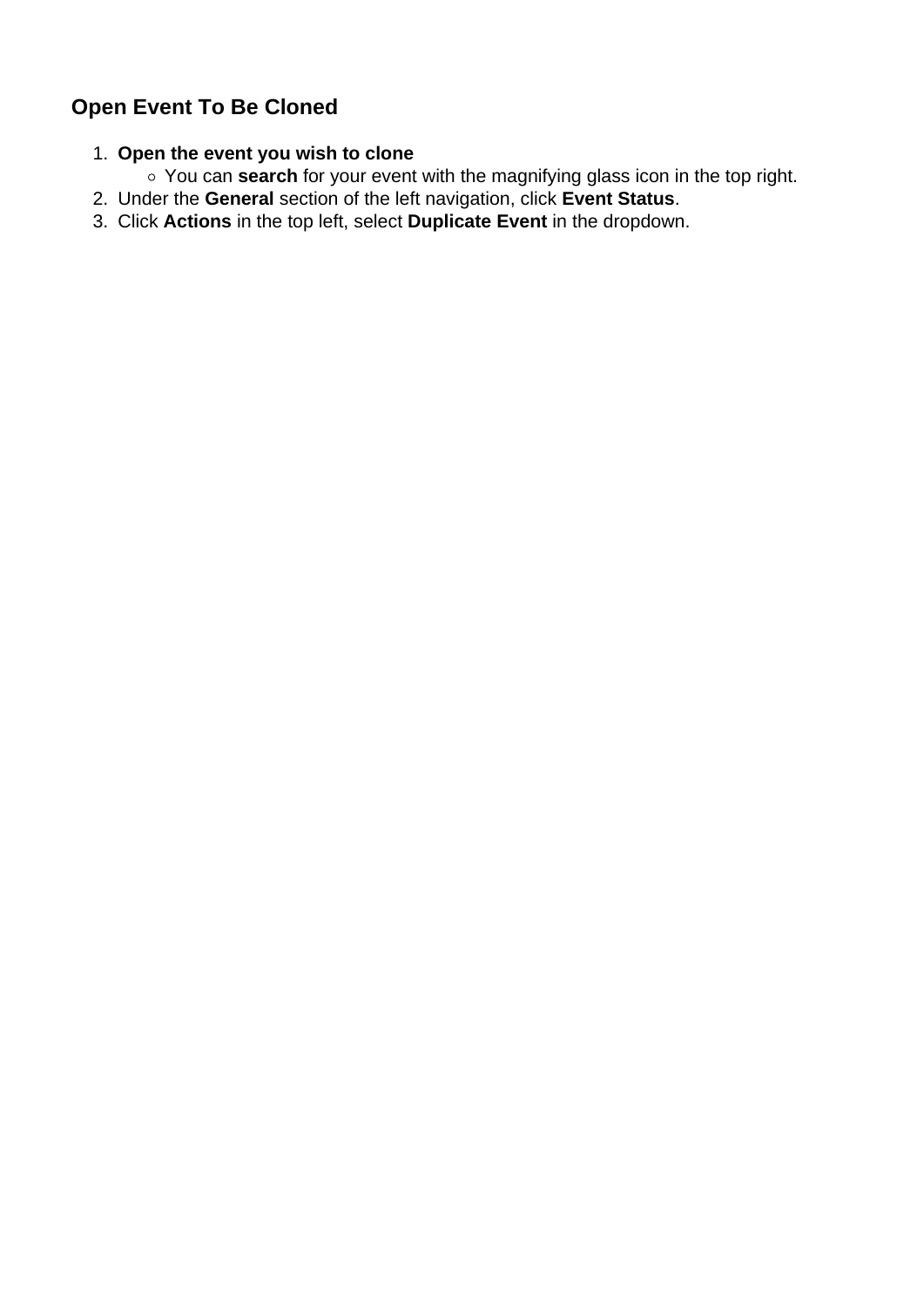| cvent<br>  EVENTS          |   | <b>All Events</b>              |
|----------------------------|---|--------------------------------|
| $\equiv$ Mel Training 2    |   |                                |
| General                    | ᄉ | Events > Mel Training 2 > Gene |
| Home                       |   | <b>Event Status</b>            |
| <b>Event Information</b>   |   |                                |
| <b>Event Configuration</b> |   |                                |
| <b>Event Status</b>        |   | <b>Registration St</b>         |
| Event Settings             |   | <b>Current Status:</b>         |
| Planning                   |   | Pending (Test Mode)            |
| Website                    |   |                                |
| Registration               |   |                                |

**All Events Page (1-Click Clone)**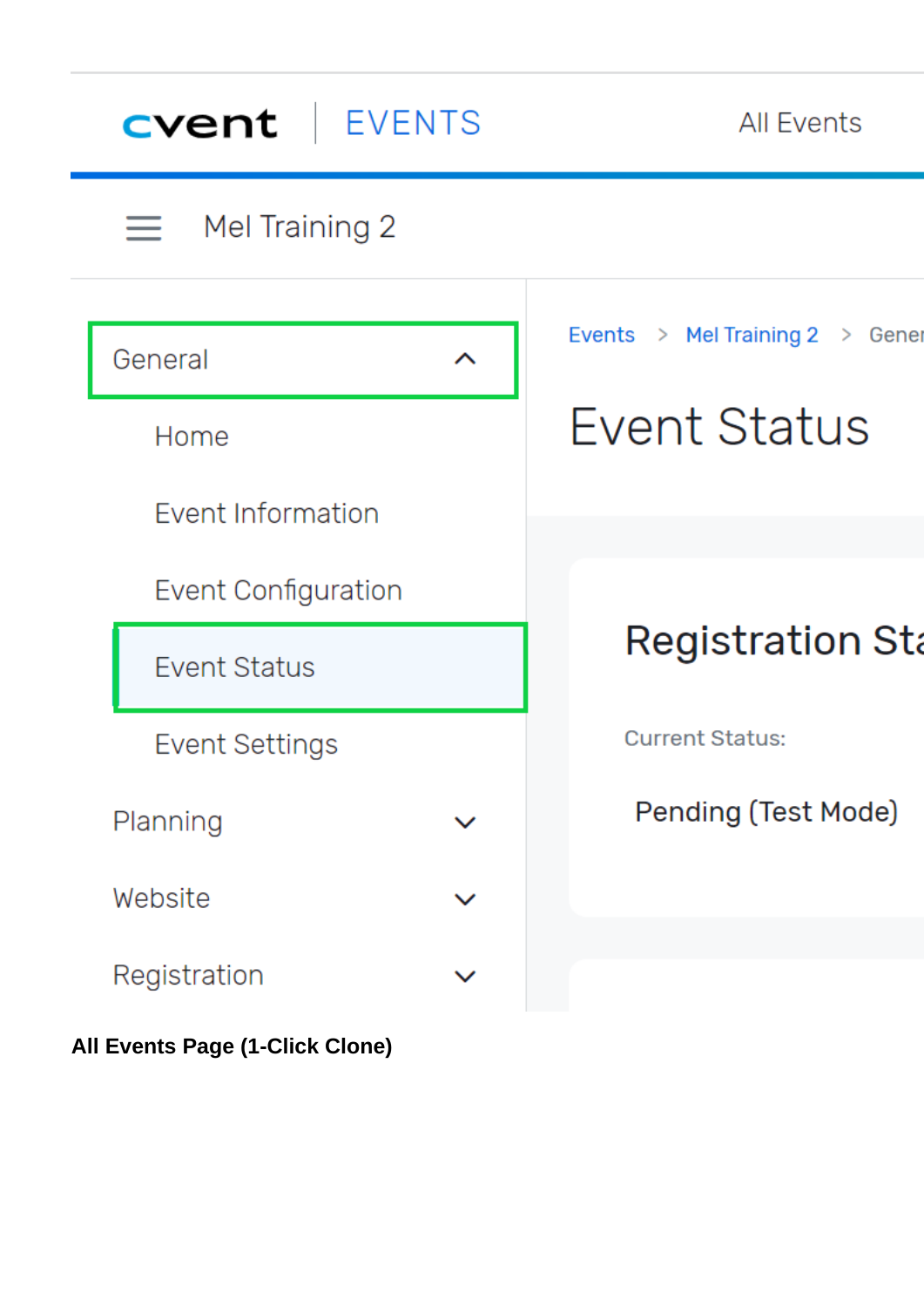- 1. If your event is listed in the **All Events** homepage (top navigation), click the blue **Copy Event** icon to the right of the event title you want to clone.
	- **TIP! Create Views** to customize your All Events page with the events you clone or access most often.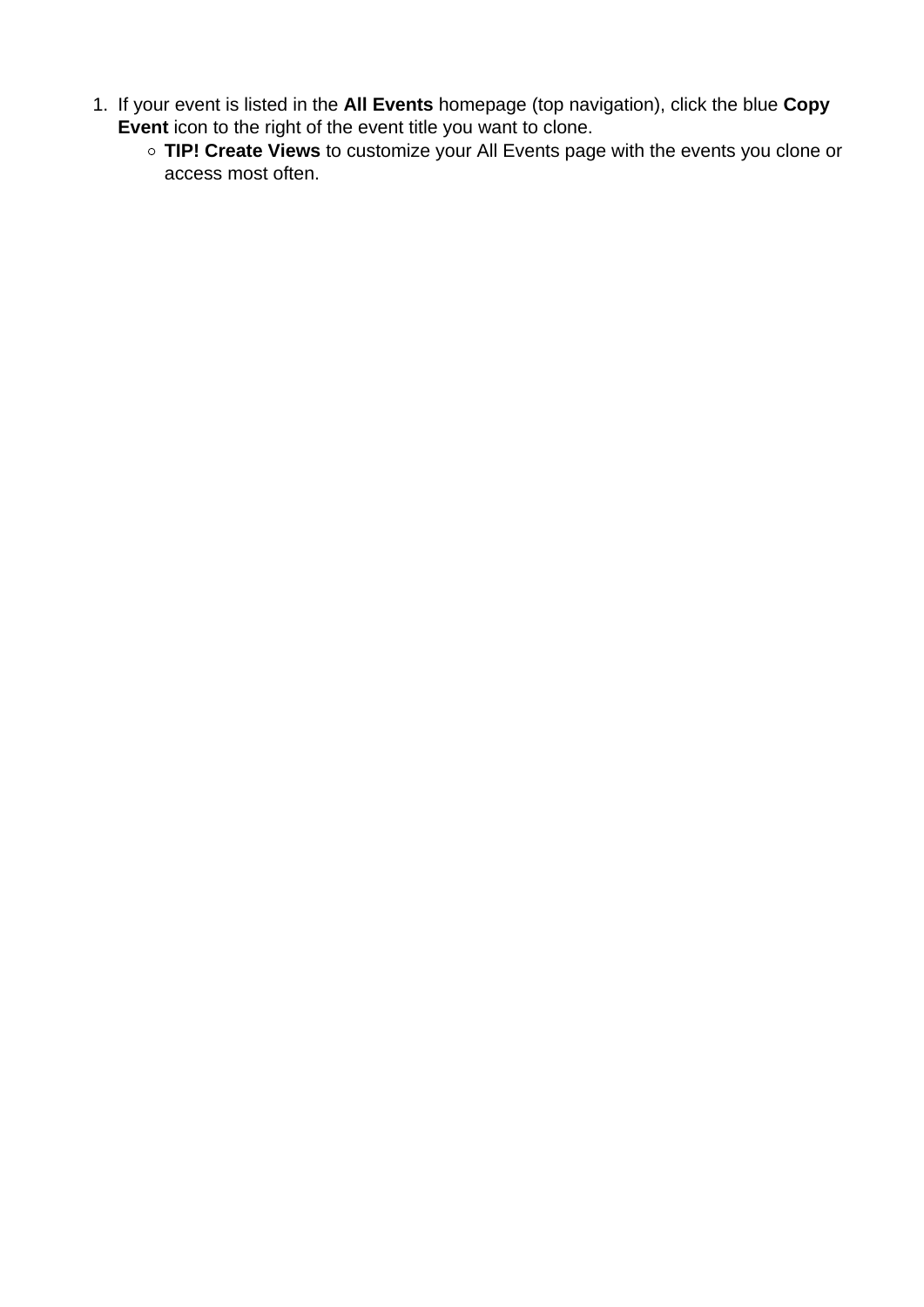Users can clone one of our [CU Branded Templates](https://www.cu.edu/blog/ecomm-wiki/branded-email-templates) [5] by: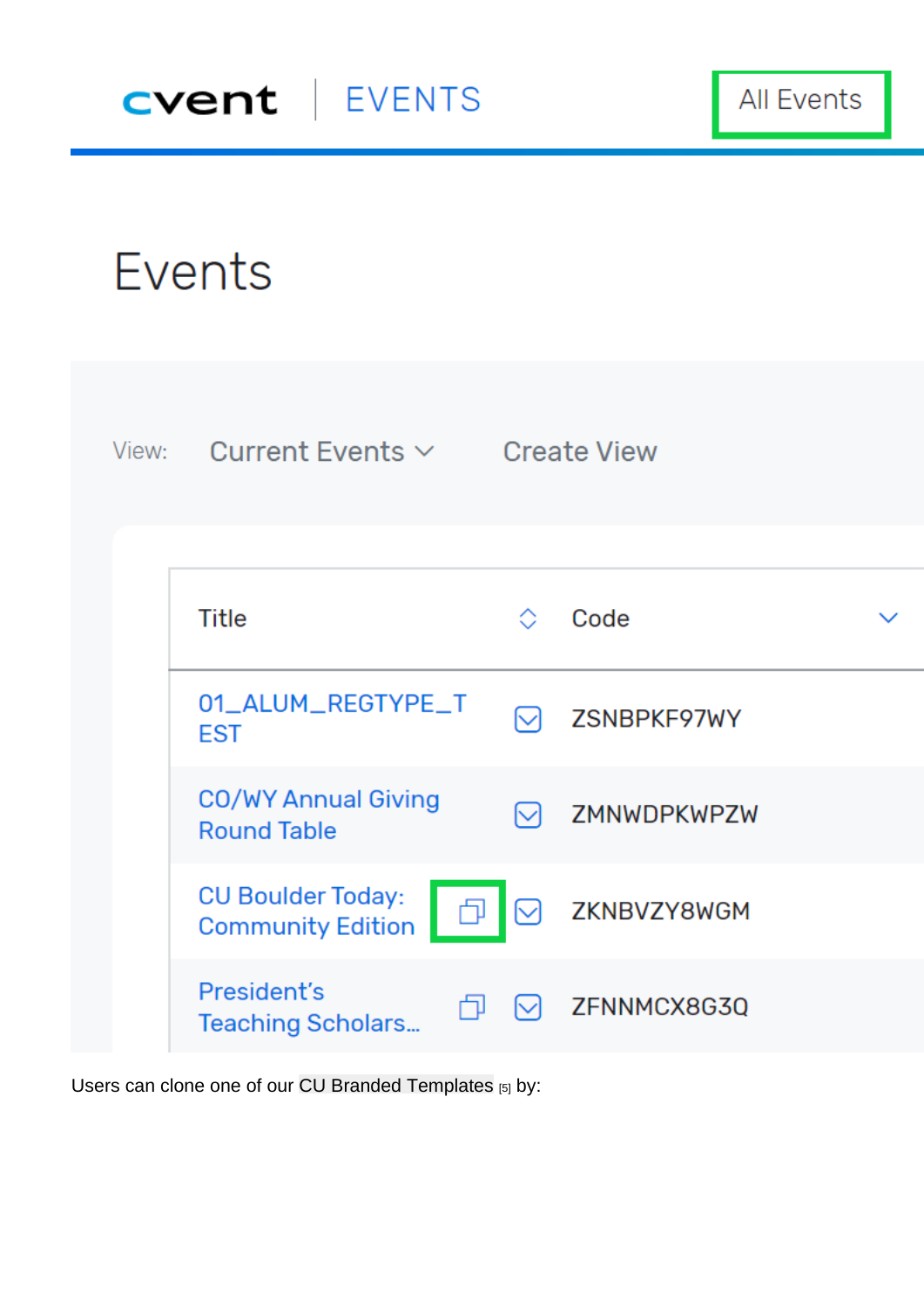- 1. Clicking the blue **Create Event** button
- 2. Selecting one of the available templates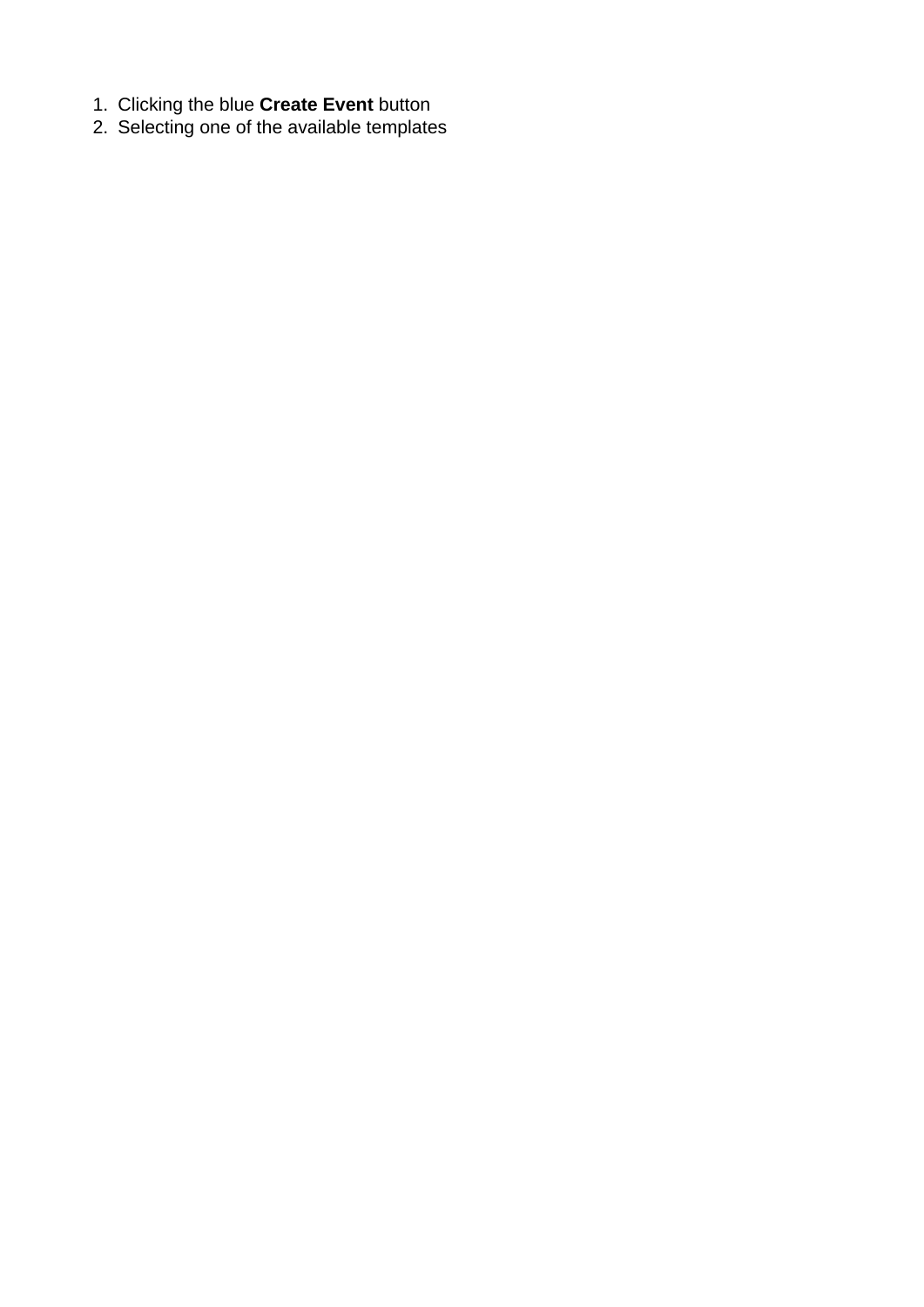# Events

| View: | Current Events $\vee$                                                                                                                             |    | <b>Create View</b> |                                                 |
|-------|---------------------------------------------------------------------------------------------------------------------------------------------------|----|--------------------|-------------------------------------------------|
|       | <b>Title</b>                                                                                                                                      |    | Cod                | How do you wa<br>If you choose a template,      |
|       | Unsubscribe:<br>eComm                                                                                                                             |    | C51                |                                                 |
|       | Subscribe:<br>Employee                                                                                                                            |    | GLI                | IN PERSON · OTHER/GEN                           |
|       | Subscribe: Registrar<br>Network Newslette                                                                                                         | ⊣] | <b>WH</b>          | Flex Event 1-Pager<br><b>Sports Inspiration</b> |
|       | <b>Subscribe: Budget</b><br>& Fiscal News                                                                                                         |    | <b>JW</b>          | <b>Flex Templates</b>                           |
|       | <b>Subscribe: Benson</b><br>$\mathbf{L} \mathbf{L} = \mathbf{L} \mathbf{L} + \mathbf{L} \mathbf{L} \mathbf{L} + \mathbf{L} \mathbf{L} \mathbf{L}$ | 门  | P3N                | IN PERSON · OTHER/GEN                           |

Flex Event UCCS G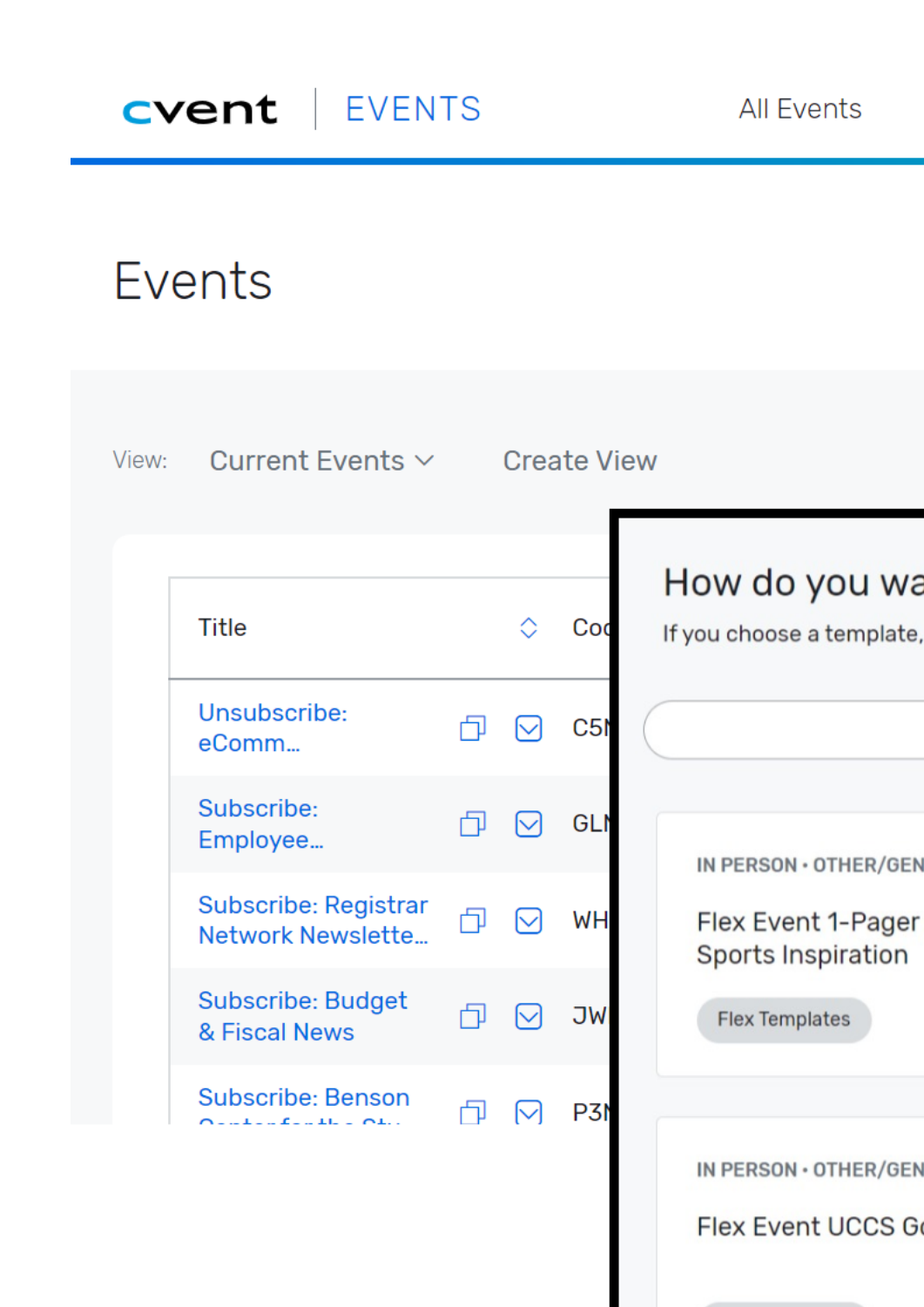### Event Navigation

Once you open an event, you'll notice the biggest difference of the new user experience; the left side, vertical navigation . Let's review some key areas:

**General** 

- 1. Event Information | For your basic event details, such as: event title, start/end date, event planner, etc.
- 2. Event Configuration | For enabling additional event features, like: guests, sessions, speakers, social media, etc.
- 3. Event Status | [For requesting event approval from your eComm specialist.](https://www.cu.edu/blog/ecomm-wiki/cvent-event-approval-launch) [6]
- 4. Event Settings | [For sharing your event with other Cvent users.](https://www.cu.edu/blog/ecomm-wiki/cvent-share-your-event-other-users) [7]

Website & Registration

You can open the Site Designer to customize your website and registration process in two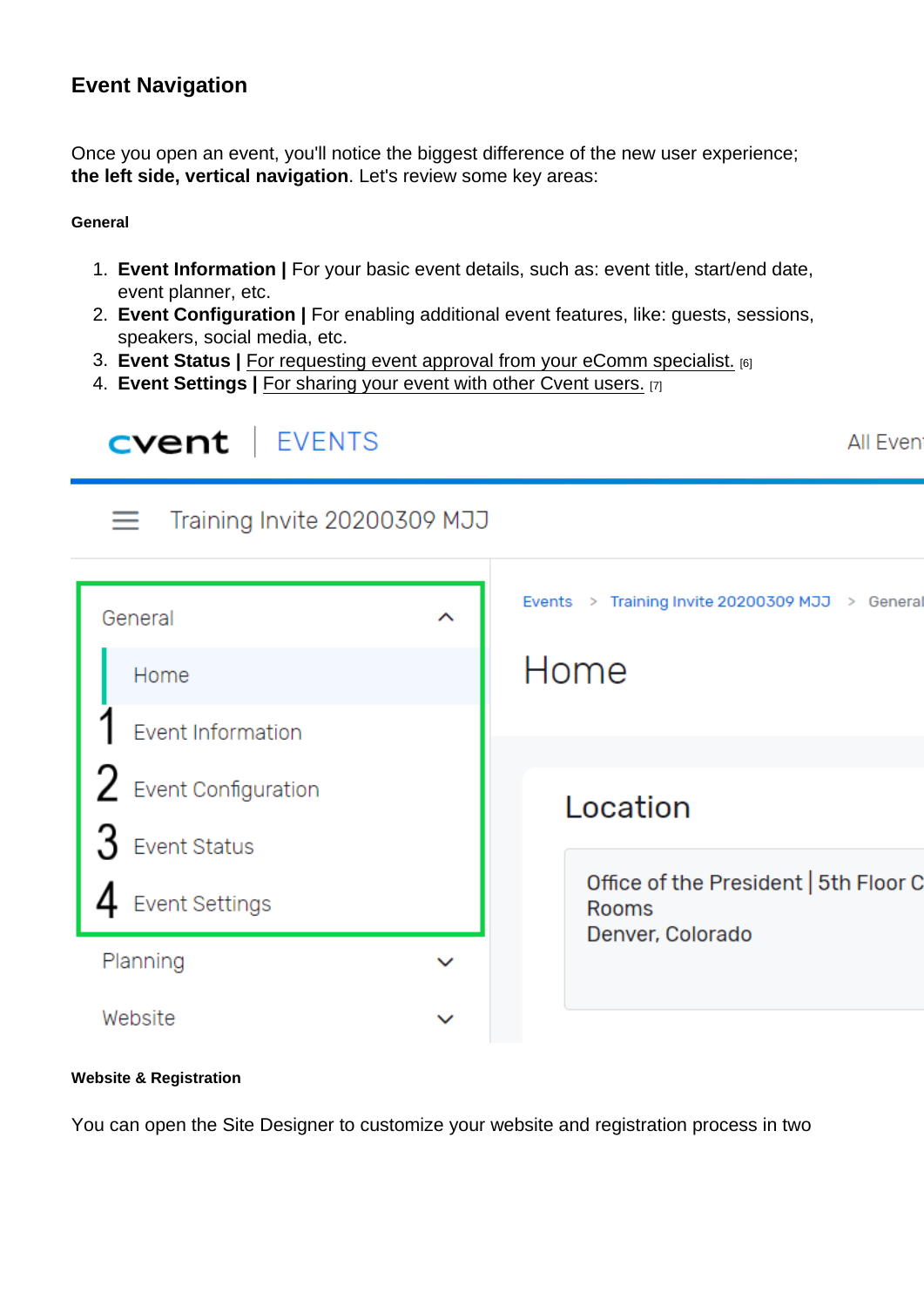ways. In the left navigation, either:

- Click **Event Website** after expanding the **Website** section.
- Click **Registration Process** after expanding the **Registration** section.

Each path will present you with a blue button to **Open Site Designer**.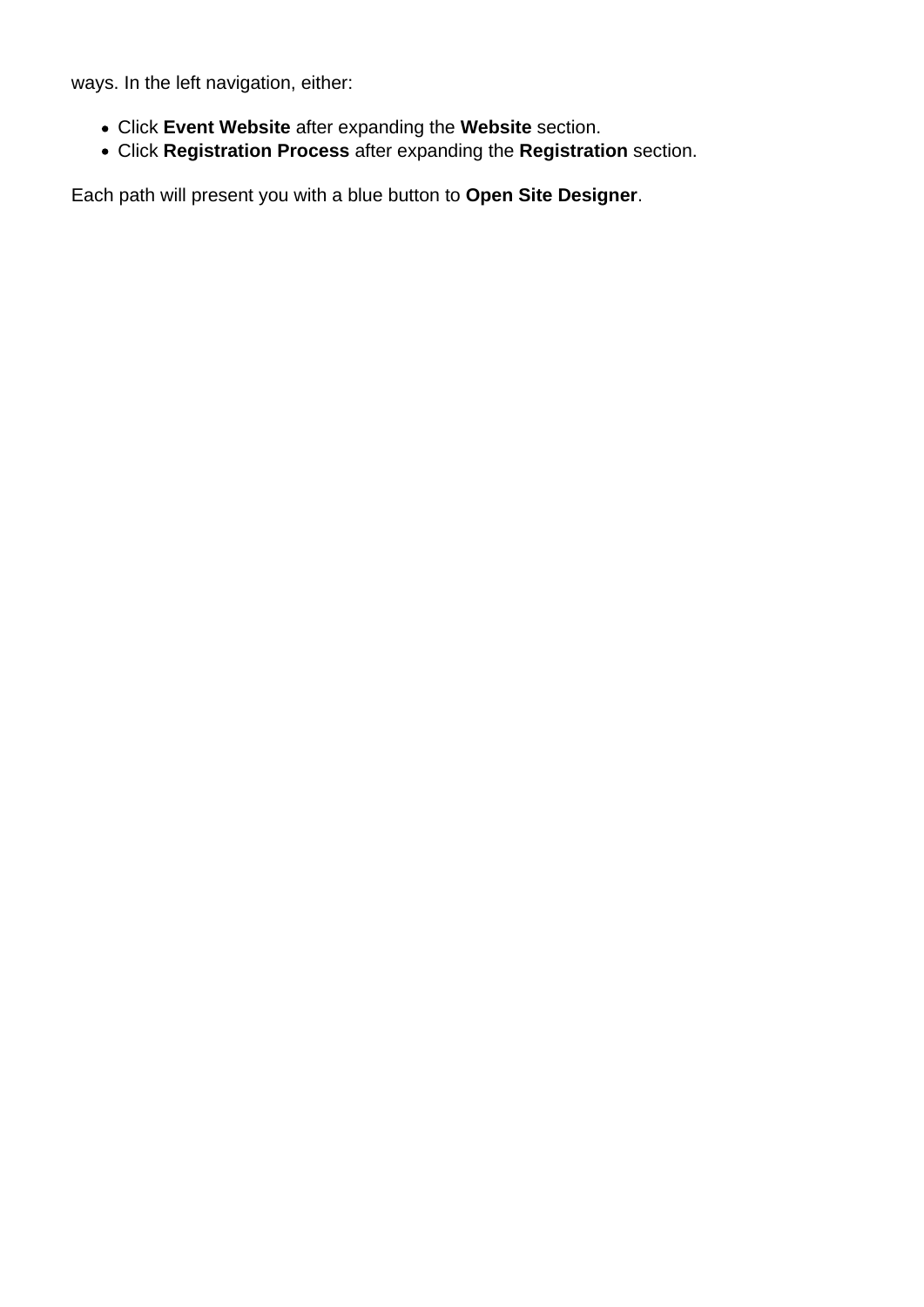Marketing & Email

- Weblinks can be found after expanding the Marketing section. [Learn more about](https://www.cu.edu/blog/ecomm-wiki/cvent-weblinks)  [Weblinks.](https://www.cu.edu/blog/ecomm-wiki/cvent-weblinks) [8]
- Event Emails are found after expanding the Email section.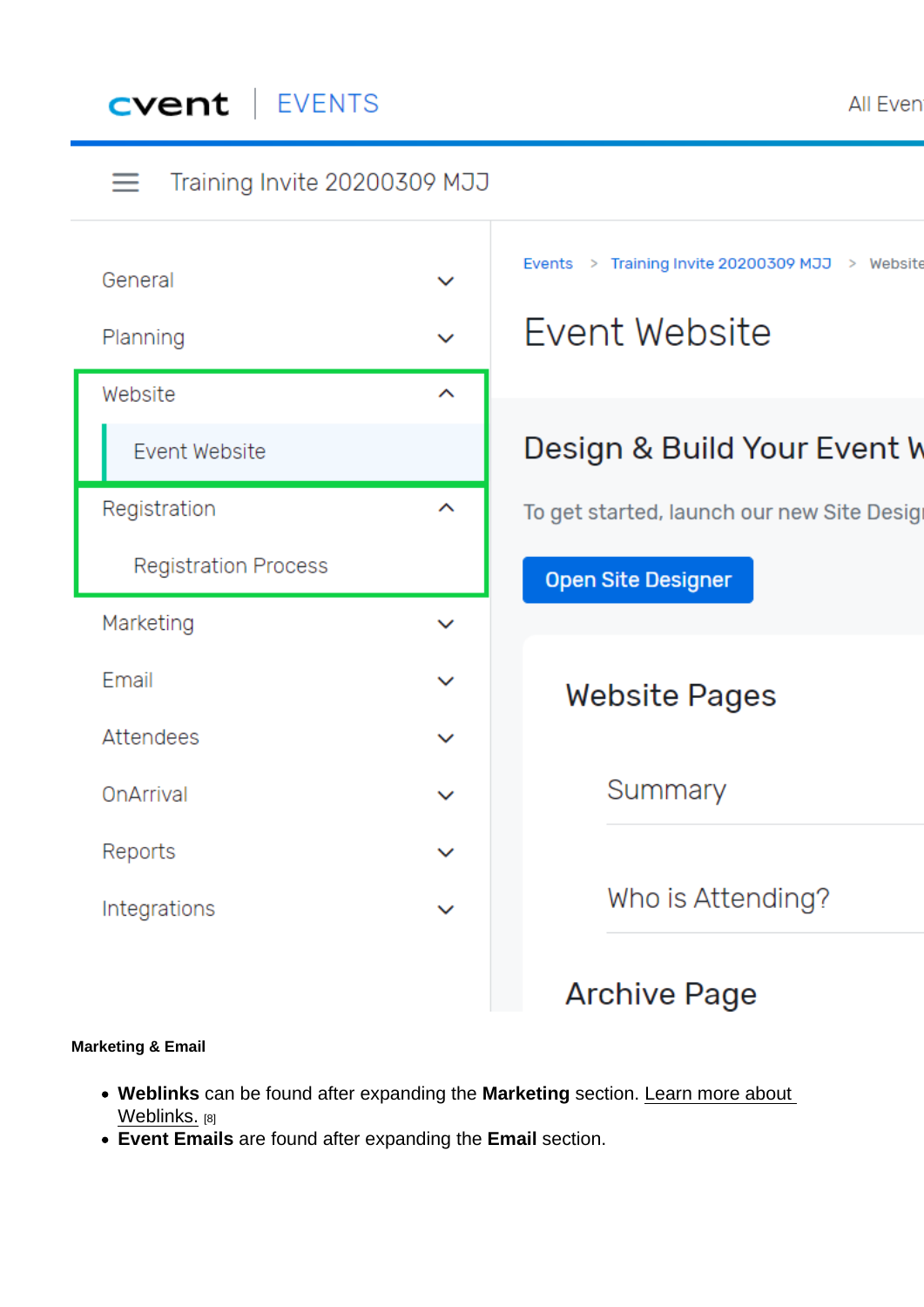|                                     | General                     |              | Events > Training Invite 20200309 MJJ > Marketi |
|-------------------------------------|-----------------------------|--------------|-------------------------------------------------|
| Planning<br>Website<br>Registration |                             | $\checkmark$ | Weblinks                                        |
|                                     |                             | $\checkmark$ |                                                 |
|                                     |                             | $\checkmark$ | You can use the following URLs to link reg      |
|                                     | Marketing                   | ∼            | <b>Standard Links</b>                           |
|                                     | Weblinks                    |              |                                                 |
|                                     | SocialWall                  |              | Each page's URL is listed below.                |
|                                     | <b>Code Snippets</b>        |              | $\checkmark$<br>Name                            |
|                                     | Language Management         |              | $\checkmark$<br>Registration                    |
|                                     | Email                       | ᄉ            | https://cvent.me/                               |
|                                     | <b>Invitation Lists</b>     |              | $\checkmark$<br>Summary                         |
|                                     | <b>Event Emails</b>         |              | https://cvent.me/                               |
|                                     | Registrant Checklist Alerts |              |                                                 |
|                                     | Attendees                   |              | <b>Regret Survey</b>                            |

**Attendees & Reports**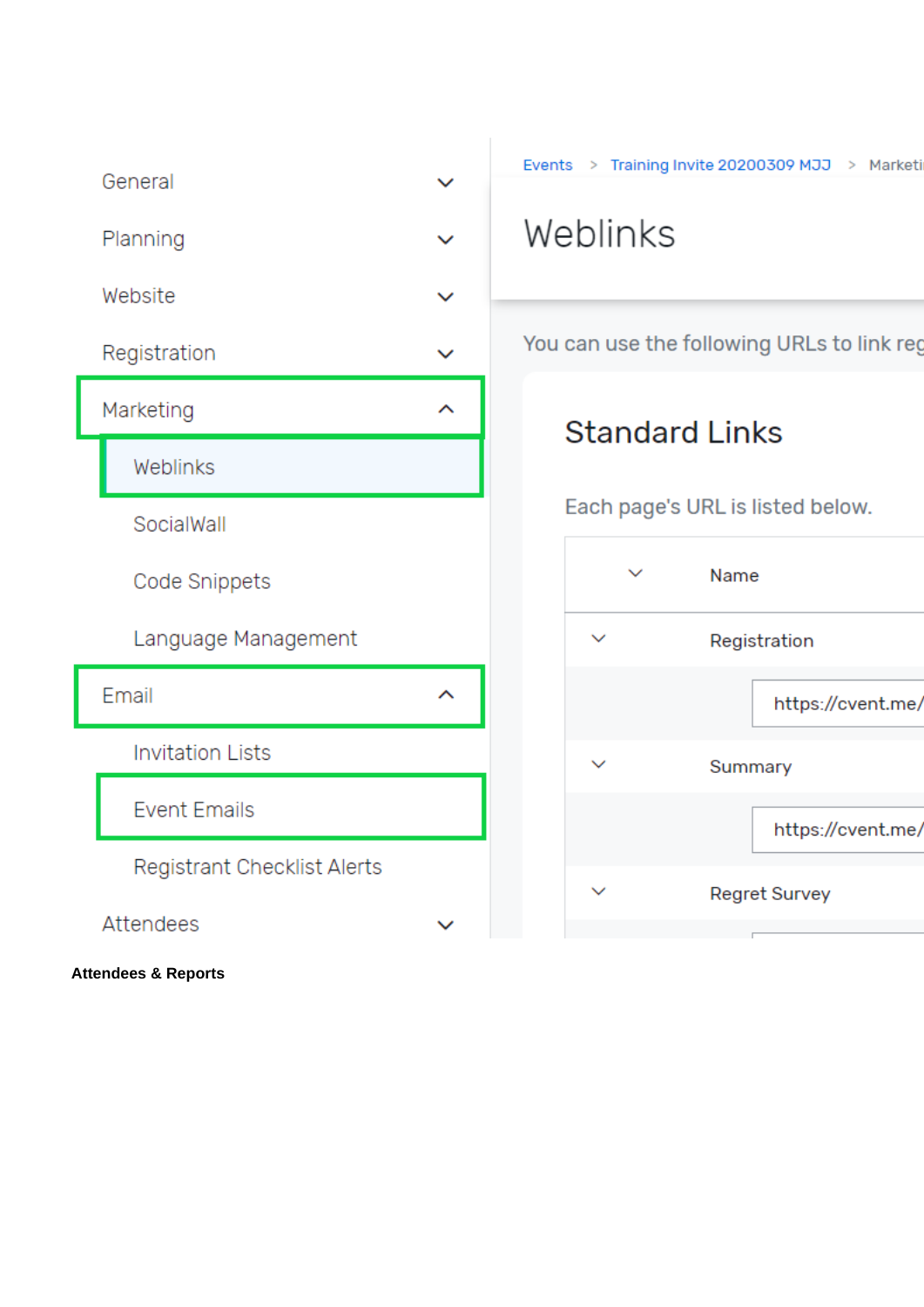- Attendee List found under Attendees present a list of registrants to view, search and modify. You can also quickly register an invitee here. [Learn more about registrant](https://www.cu.edu/blog/ecomm-wiki/cvent-registrant-management)  [management.](https://www.cu.edu/blog/ecomm-wiki/cvent-registrant-management) [9]
- Reports under the Reports section can provide details on registrants, email engagement, financials and more. [Learn more about Reporting.](https://www.cu.edu/blog/ecomm-wiki/cvent-reporting) [10] Take it a step further by working with your eComm specialist on [getting Reports published to the Portal](https://www.cu.edu/blog/ecomm-wiki/cvent-portal) [11] to get others access for free.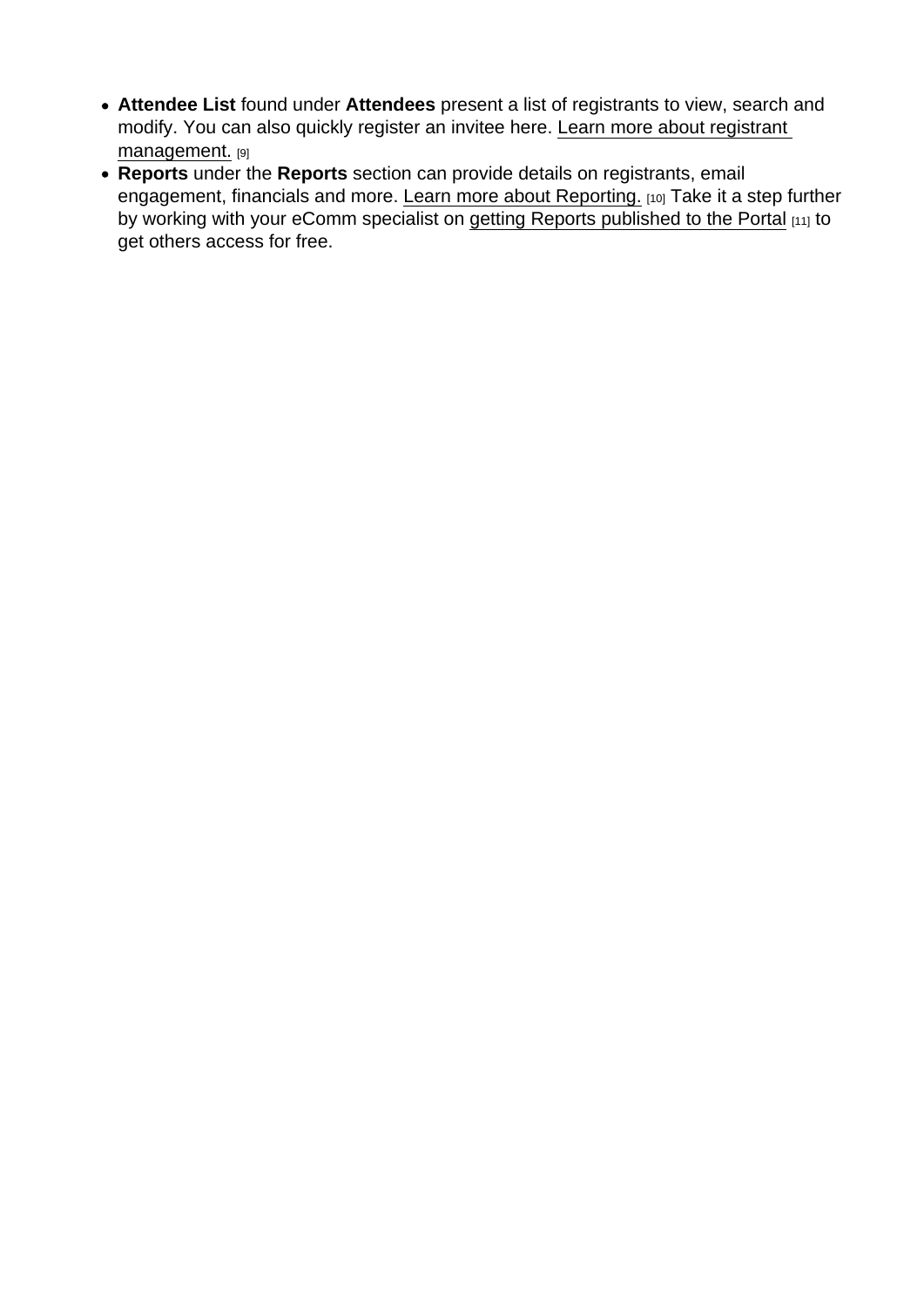| Website                 |  |
|-------------------------|--|
| Agenda                  |  |
| Registration            |  |
| Marketing               |  |
| Email                   |  |
| <b>Attendees</b>        |  |
| <b>Attendee List</b>    |  |
| Abandoned Registrations |  |
| Badges and Certificates |  |
| <b>Uploaded Files</b>   |  |
| Internal Information    |  |
| OnArrival               |  |
| Reports                 |  |
| Reports                 |  |
| Invitee Summary         |  |
| <b>Question Summary</b> |  |
| Agenda Item Summary     |  |
| Integrations            |  |

## Attendee List

| ∩                | Name                   |         |   |
|------------------|------------------------|---------|---|
| 0                | Branco, Sara           | ⊕       | Q |
| $\hfill \square$ | Edwards, Nate          | ⊙       | G |
| 0                | George, Thomas         | ⊕       | G |
| 0                | Griffin-Hunter, Alison | $\odot$ | Q |
| $\Box$           | Hamilton, Claire       | ⊙       | G |
| $\Box$           | Huff, Ryan             | ⊙       | G |
| 0                | Hyman, Erica           | ⊙       | G |
|                  | Justice, Cindy         | ⊙       | Ŀ |
|                  | LeGray, Christa        | ⊕       | Ŀ |
|                  | Loso, Andrew           | ⊙       | G |